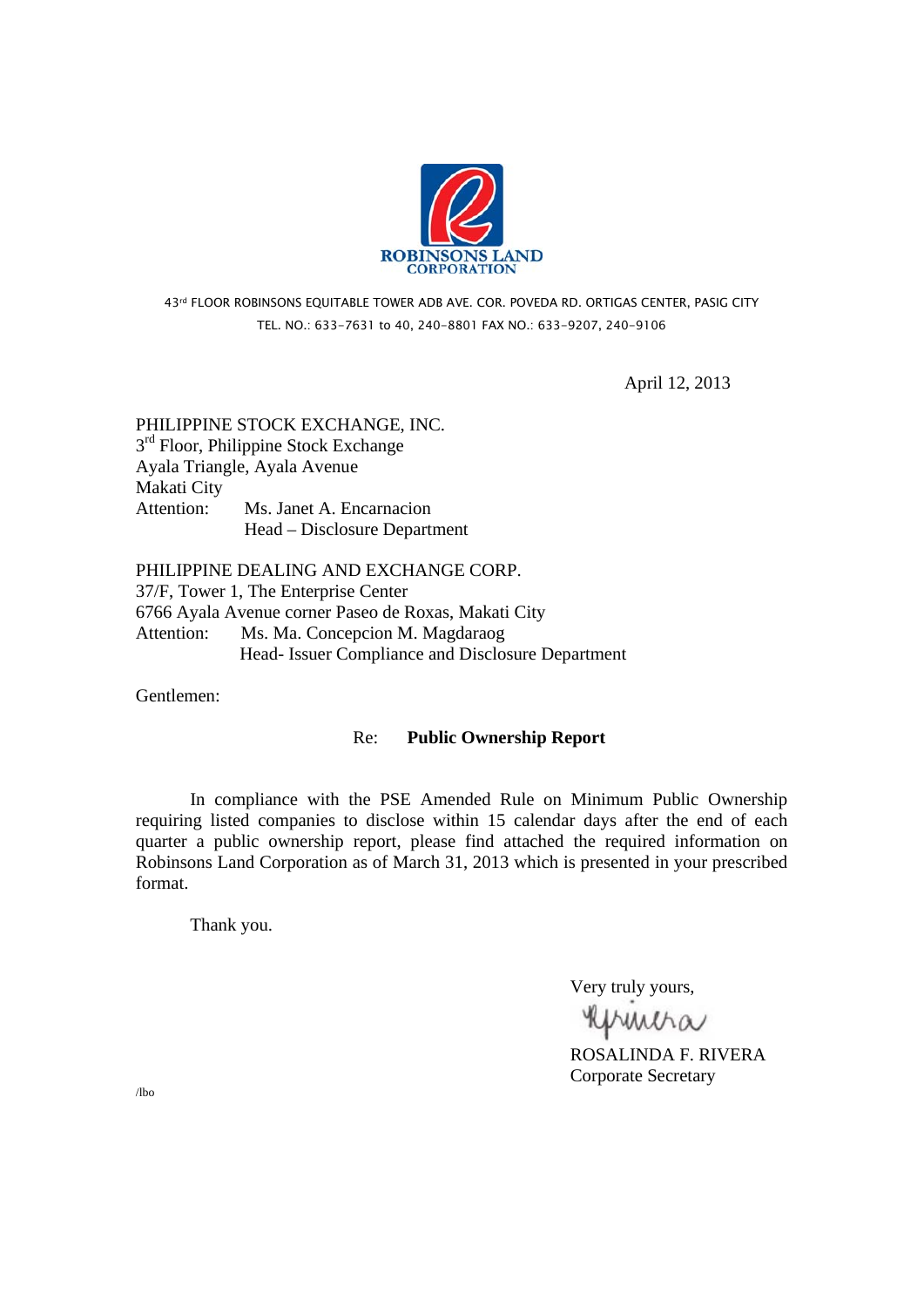## **Robinsons Land Corporation Computation of Public Ownership as of March 31, 2013**

### Number of Issued Shares 4,111,528,685<br>Less: Number of Treasury Shares (if any)<br>**Number of Issued and Outstanding Shares** 4,093,830,685<br>**4,093,830,685**<br>**4,093,830,685** Less: Number of Treasury Shares (if any) **Number of Issued and Outstanding Shares 4,093,830,685**

**Less:** 

| <b>Directors</b>                                                 | % to total<br>Outstanding<br><b>Shares</b> | <b>Number of Shares</b> |
|------------------------------------------------------------------|--------------------------------------------|-------------------------|
| 1. John L. Gokongwei, Jr.                                        | 0.30%                                      | 12,187,081              |
| John L. Gokongwei                                                | 0.01%                                      | 450,000                 |
| Elizabeth Y. Gokongwei &/or John Gokongwei                       | 0.04%                                      | 1,482,000               |
| Sub-Total (John L. Gokongwei, Jr.)                               | 0.35%                                      | 14,119,081              |
| 2. James L. Go                                                   | 0.04%                                      | 1,685,994               |
| 3. Lance Y. Gokongwei                                            | 0.02%                                      | 804,001                 |
| 4. Frederick D. Go                                               | 0.01%                                      | 337,501                 |
| 5. Robina Y. Gokongwei - Pe                                      | 0.01%                                      | 540,000                 |
| 6. Patrick Henry C. Go                                           | 0.00%                                      | 10,000                  |
| 7. Johnson Robert G. Go, Jr.                                     | 0.00%                                      | $\mathbf{1}$            |
| 8. Artemio V. Panaganiban                                        | 0.00%                                      | 150,001                 |
| 9. Roberto F. de Ocampo                                          | 0.00%                                      | $\mathbf{1}$            |
| 10. Emmanuel C. Rojas, Jr.                                       | 0.00%                                      | 901                     |
| Sub-Total                                                        | 0.43%                                      | 17,647,481              |
| <b>Officers</b>                                                  |                                            |                         |
| 1. John L. Gokongwei, Jr. - Chairman Emeritus                    |                                            | see above               |
| 2. James L. Go - Chairman                                        |                                            | see above               |
|                                                                  |                                            |                         |
| 3. Lance Y. Gokongwei - Vice-Chairman and Chief Executive Oficer |                                            | see above               |
| 4. Frederick D. Go - President and Chief Operating Officer       |                                            | see above               |
| 5. Constante T. Santos - Senior Vice President                   | 0.00%                                      | 0                       |
| 6. Bach Johann M. Sebastian - Senior Vice President              | 0.00%                                      | 0                       |
| 7. Ma. Socorro Isabelle V. Aragon-Gobio - Senior Vice President  | 0.00%                                      | $\mathbf 0$             |
| 8. Rodolfo T. Malit - First Vice President                       | 0.00%                                      | 4,600                   |
| 9. Abigail Joan R. Crosico - General Manager                     | 0.00%                                      | $\mathbf 0$             |
| 10. Henry L. Yap - General Manager                               | 0.00%                                      | 90,000                  |
| 11. Arlene G. Magtibay - General Manager                         | 0.00%                                      | $\mathbf 0$             |
| 12. Corazon L. Ang Ley - General Manager                         | 0.00%                                      | $\mathbf 0$             |
| 13. Elizabeth Kristine D. Gregorio - General Manager             | 0.00%                                      | 0                       |
| 14. Emmanuel G. Arce - Vice President                            | 0.00%                                      | 0                       |
| 15. Manuel D. Deus. Jr. - Vice President                         | 0.00%                                      | $\mathbf 0$             |
| 16. Constantino C. Felipe - Vice President                       | 0.00%                                      | $\mathbf 0$             |
| 17. Winifred G. Maranan - Vice President                         | 0.00%                                      | $\mathbf 0$             |
| 18. Thomas Lee O. - Vice President                               | 0.00%                                      | $\mathbf 0$             |
| 19. Kerwin Max S. Tan - Vice President                           | 0.00%                                      | 0                       |
| 20. Anicio G. Villanueva - Vice President                        | 0.00%                                      | 0                       |
| 21. Mary Maylanie Precilla - Vice President                      | 0.00%                                      | $\mathbf 0$             |
| 22. Honorio Almeida - Vice President                             | 0.00%                                      | $\mathbf 0$             |
| 23. Cecile Pascual - Vice President                              | 0.00%                                      | 0                       |
| 24. Lourdes T. Alano - Vice President                            | 0.00%                                      | 0                       |
| 25. Teresita H. Vasay - Treasurer                                | 0.00%                                      | 0                       |
| 26. Rosalinda F. Rivera - Corporate Secretary                    | 0.00%                                      | 0                       |
| Sub-total                                                        | $0.00\%$                                   | 94,600                  |
| <b>Principal Stockholders</b>                                    |                                            |                         |
| 1. JG Summit Holdings, Inc.                                      | 60.97%                                     | 2,496,114,787           |
|                                                                  | 60.97%                                     | 2,496,114,787           |
|                                                                  |                                            |                         |
| <b>Affiliates</b>                                                |                                            |                         |
| 1. JG Summit Holdings, Inc.                                      |                                            | see above               |
| <b>Others</b>                                                    |                                            |                         |
| <b>Banks</b>                                                     |                                            |                         |
| 1. City Savings Bank Retirement Fund                             | $0.00\%$                                   | 200                     |
| Sub-total                                                        | 0.00%                                      | 200                     |
| Total                                                            | 61.41%                                     | 2,513,857,068           |
|                                                                  |                                            |                         |
| Total Number of Shares Owned by the Public                       |                                            |                         |